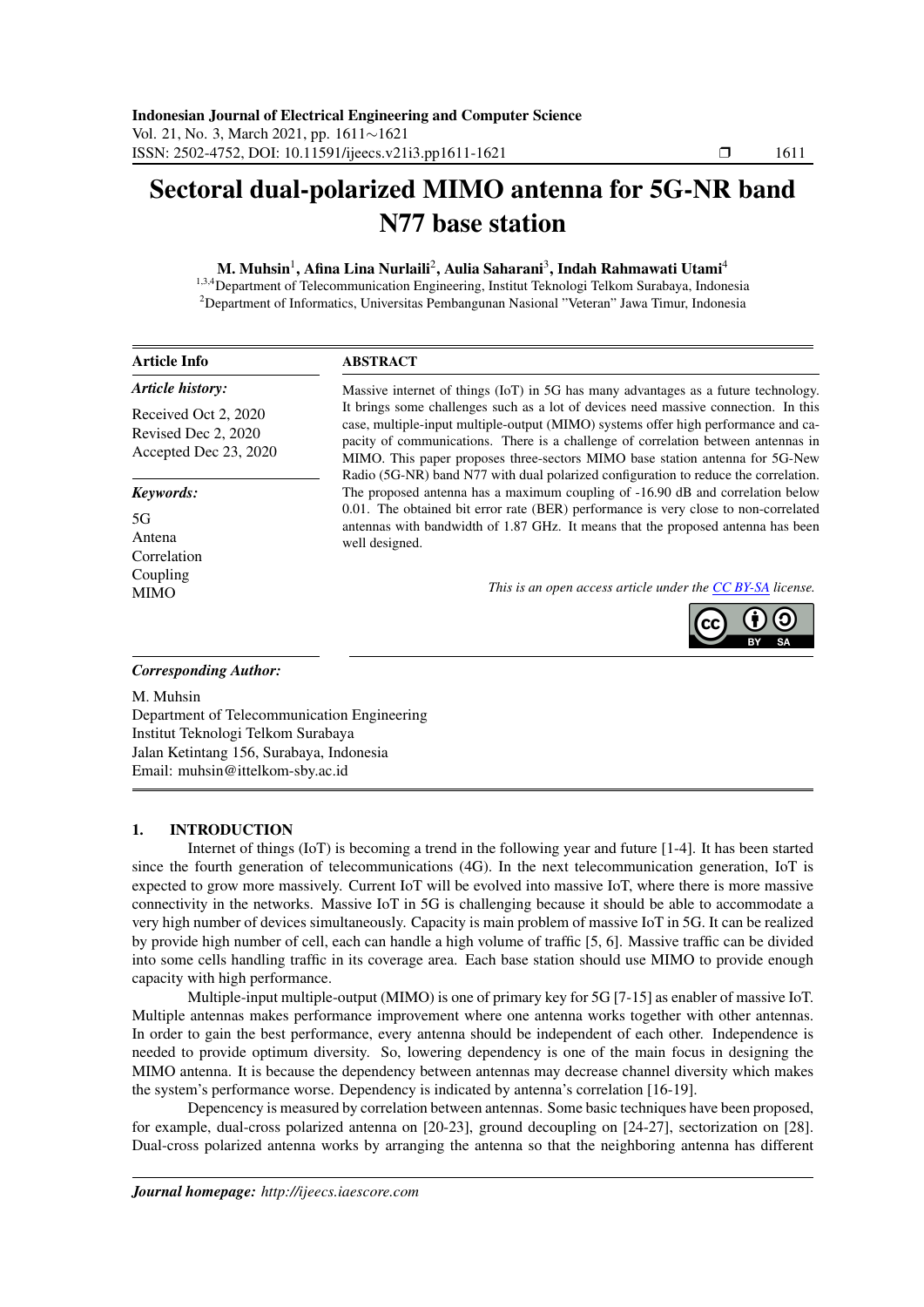polarization. Ground decoupling works by modifying the antenna's ground to reduce the antenna's interaction in the ground part. Sectorization works by arranging antennas having different focus of radiation pattern. Small cell base station for indoor dense networks is evaluated in [29-31]. Main characteristics of small cell 5G IoT base stations are MIMO and low coverage. This base station usually uses mm-Wave MIMO to provide high data rate and limited coverage. But, this technique has complexity disadvantages since mm-Wave devices are still uncommon and require additional configuration to work together with sub-6 GHz networks.

This paper proposes low-correlation MIMO antenna decoupling on 5G new radio (5G-NR) Band N77 using three sectors and dual-polarized configuration. It combines sectorization and dual-polarized techniques. These two techniques are combined to provide low correlation and dividing the cells. Sectorization is used for space diversity on each side and dual-polarized is used for polarization diversity. The antenna is designed and evaluated by coupling, correlation, and BER performance. The rest if this paper is organized as follows. Antenna design is presented in section 2 started from single antenna to three-sectors dual-polarized antenna. Simulation model is explained in section 3 Results are presented and discussed in section 4 and then, the conclusion is presented in section 5.

#### 2. ANTENNA DESIGN

Antenna is designed in step by step basis from single antenna to 3-sectors dual-polarized MIMO antenna. Single antenna is used as a basic model. And then this design is extended to four-elements MIMO dual-polarized antenna in a plane. This 4-elements antenna is then extended to 3-sectors dual-polarized MIMO antenna.

## 2.1. Single Antenna

Circular patch microstrip antenna is selected as a basic model of single antenna. This type is chosen due to its simplicity. Basically, circular patch mictrostrip antennas have unidirectional radiation patterns, which can be suitable for each sector of sectoral antennas. Some dimensional parameters can be set to obtain the best performance of the antenna. This single antenna should be well designed because of its role as a basis for a full MIMO antenna. Rogers RT-5880 is used as antenna's material with thickness  $h = 1.6$  mm. This material has relative permittivity  $\epsilon_r = 2.2$  and superior performance compared to FR-4, which is suitable for ultra wide band (UWB) above 3 GHz [32-34]. Material characteristics of RT-5880 allows antenna's dimension to lower manufacturing error and high power capability. This material then designed to obtain the requirement of a single antenna in Table 1.

|  | Table 1. Single antenna specification |
|--|---------------------------------------|
|  |                                       |

| Material                      |                      | Rogers RT-5880   |
|-------------------------------|----------------------|------------------|
| <b>Relative Permittivity</b>  |                      | 2.2              |
| Substrate's Thickness         |                      | $1.6 \text{ mm}$ |
| Conductor                     | ٠                    | Copper           |
| Conductor's Thickness         |                      | $35 \mu m$       |
| Frequency Range (5G N77)      | $\ddot{\phantom{0}}$ | 3.3-4.2 GHz      |
| <b>Maximum Return Loss</b>    | ٠                    | $-10$ dB         |
| <b>Radiation Pattern Type</b> |                      | Unidirectional   |

Basically, the single antenna design is started from a simple circular disk microstrip antenna. The antenna has circular shaped disk with radius [35-37]:

$$
r = \frac{F}{\sqrt{1 + \frac{2h}{\pi\epsilon_r F} \left[ \ln\left(\frac{\pi F}{2h}\right) + 1.7726 \right]}}
$$
(1)

where

$$
F = \frac{8.791 \times 10^9}{f\sqrt{\epsilon_r}}.\tag{2}
$$

h is substrate's height/depth, f is resonant frequency, and  $\epsilon_r$  is substrate's relative permittivity. The antenna is fed with microstrip line with width formulated in [38].

Formula in (1) didn't count fringing effect and other neglected factors. It means that the optimization is needed. Antenna's ground has been cut to provide wider bandwidth. By cutting the ground at certain section, impedance become wider and antenna's main lobe become smaller.

Indonesian J Elec Eng & Comp Sci, Vol. 21, No. 3, March 2021 : 1611 – 1621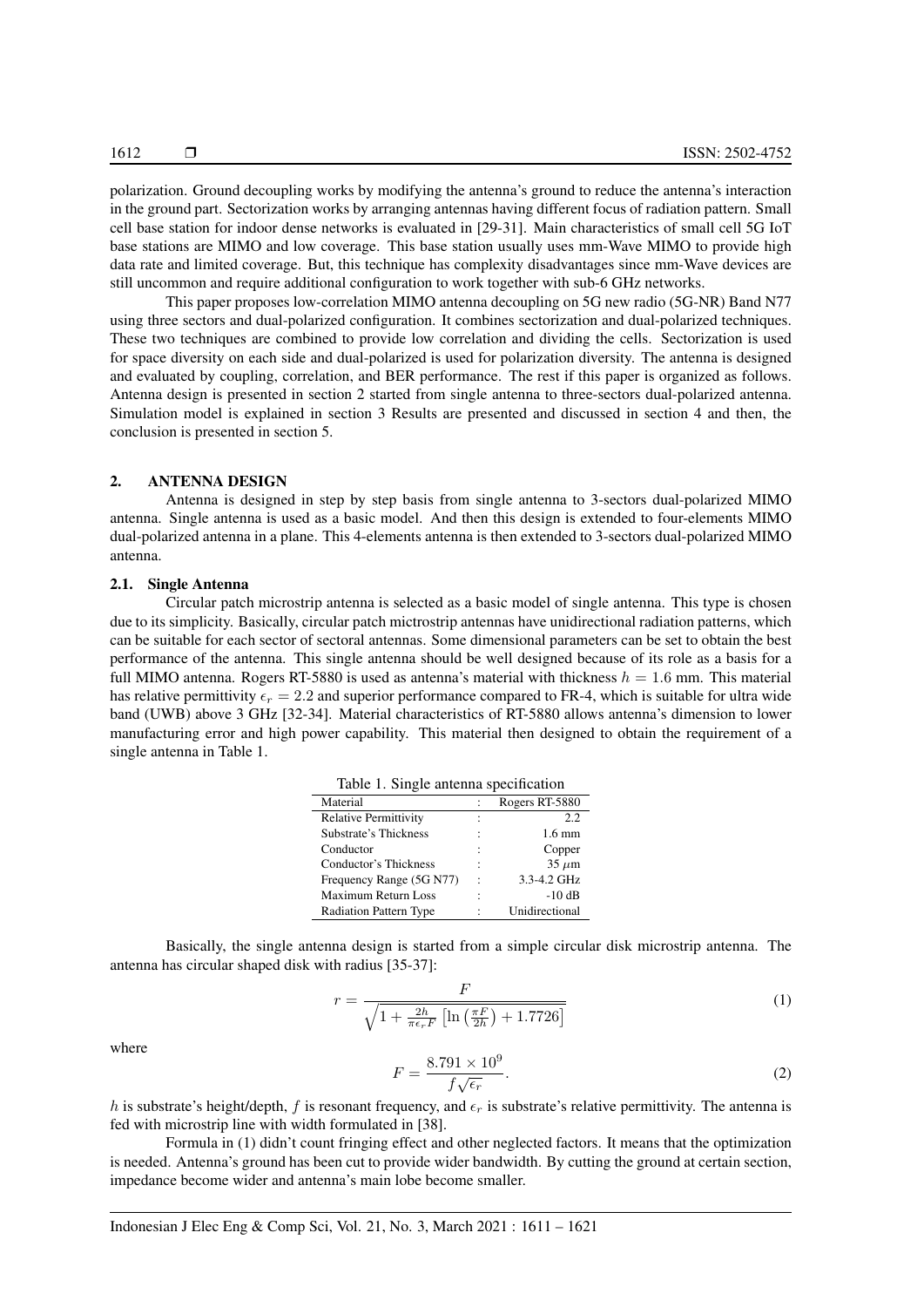

Figure 1. Single antenna: (a) 3D view, (b) Front view, (c) Back view

Optimized single antenna is shown in Figure 1. Disk radius r is 14 mm, feed's width  $w_f$  is 3 mm, ground plane's length  $q$  is 10 mm, and single antenna's plane  $s$  is 50 mm.



Figure 2. Return loss of single antenna



Figure 3. Radiation pattern of single antenna: (a) 3D, (b) Azimuth, (c) Elevation

Requirement on Table 1 must been met by the single antenna designed. Obtained port reflection coefficient is shown in Figure 2. The antenna works between 3.06 GHz and 5.08 GHz with return loss below -10 dB [36] and 2.08 GHz bandwidth. It means that frequency range or bandwidth requirement has been met. Obtained radiation pattern is shown in Figure 3. It has been shown that the antenna has unidirectional radiation pattern with 2.921 dBi gain at 3.7 GHz with -0.01686 dB radiation efficiency. It means that radiation pattern requirement has been met.

# 2.2. Dual Polarized Antenna

Antenna from section 2.1. is the basic for dual polarized antenna design. The single antenna is duplicated then arranged with dual polarized configuration as seen in Figure 4. Neighboring antennas have different orthogonal polarization. Crossing antennas have same polarization with different direction of feeding. This configuration is made to reduce coupling and correlation between antennas [20-23, 16-18].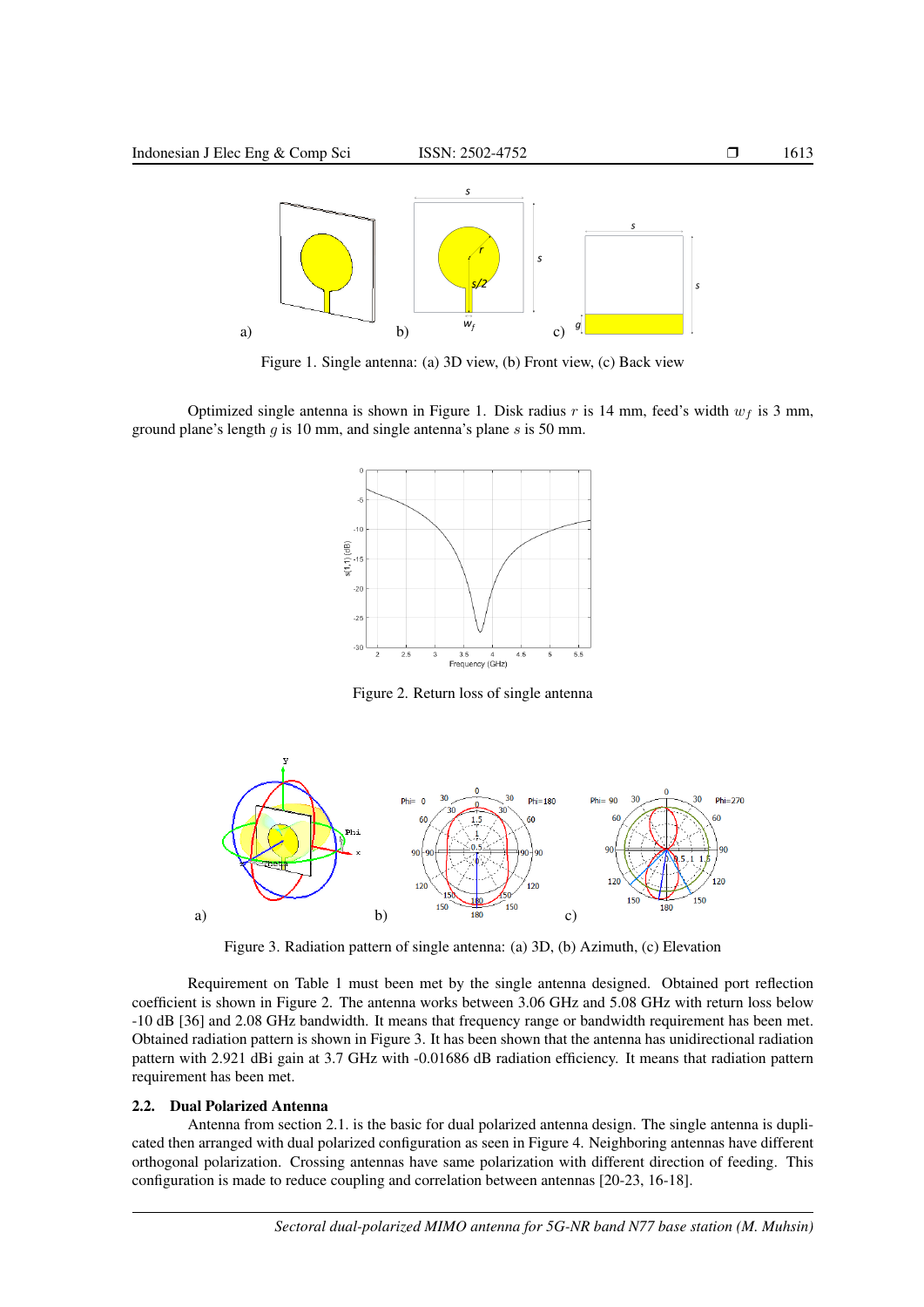



Figure 4. Dual polarized antenna

#### 2.3. Three Sectors Antenna

Dual polarized antenna in section 2.2. then extended into three-sectors MIMO antenna. Each sector is composed from one dual-polarized antenna with sector radius  $r_c = 50$  mm. Each sector serves users or subscribers in respective sectors. Three sectors are made based on conventional sectoral antennas for mobile communications (Figure 5).



Figure 5. 3 Sectors antenna: (a) 3D view, (b) Upper view

## 3. SIMULATION MODEL

In this section, a simulation model of the system using designed antennas is explained. Simulation is used to demonstrate MIMO antenna's performance in the communication systems. The simulation involves correlation between antennas as one of input parameters. Result of the simulation is BER performance compared to ideal non-correlated MIMO antennas. Quasi-Orthogonal space-time block codes (QOSTBC) is used as MIMO coding with a coding rate of  $R = 1$ . And then QOSTBC is implemented in a correlated MIMO channel. To simplify the simulation, equivalent virtual channel matrix (EVCM) is used in the system's simulation.

### 3.1. Quasi-Orthogonal Space-Time Block Codes

QOSTBC offers full rate space-time block codes for high number of antennas [39-42]. Basic QOSTBC uses an extension of Alamouti Space-Time Block Codes (STBC). If Alamouti coded signal of  $x_1$  and  $x_2$  is:

$$
A = C_{2 \times 2} (x_1, x_2) = \begin{pmatrix} x_1 & x_2 \\ -x_2^* & x_1^* \end{pmatrix}
$$
 (3)

and Alamouti coded signal of  $x_3$  and  $x_4$  is

$$
B = C_{2 \times 2} (x_3, x_4) = \begin{pmatrix} x_3 & x_4 \\ -x_4^* & x_3^* \end{pmatrix},
$$
 (4)

Extended Alamouti Quasi-Orthogonal Space-Time Block Codes (EA-QOSTBC) of  $x_1, x_2, x_3$ , and  $x_4$  is

$$
C_{4\times 4}(x_1, x_2, x_3, x_4) = \begin{pmatrix} A & B \\ -B^* & A^* \end{pmatrix}.
$$
 (5)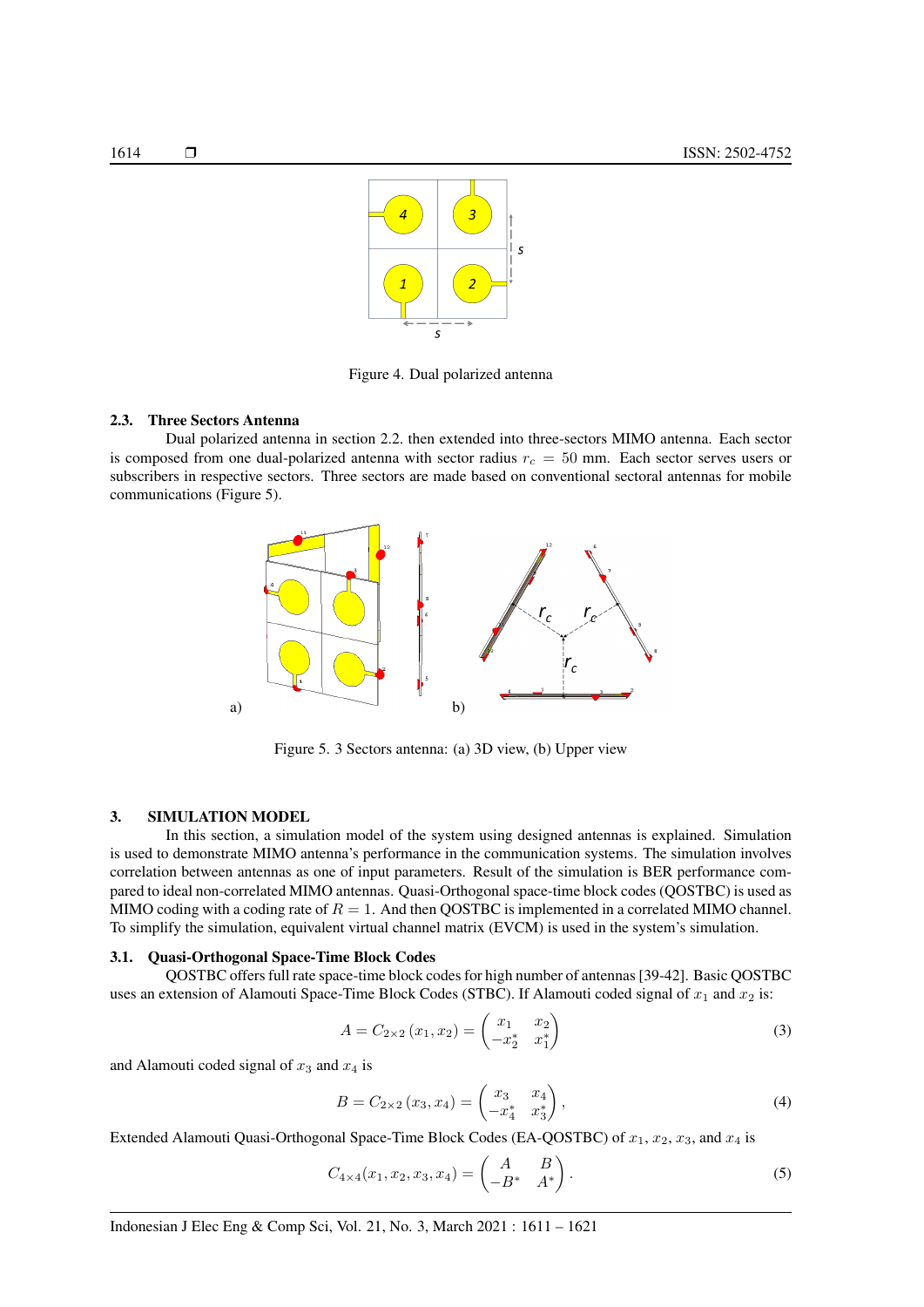$$
C_{4\times4}(x_1, x_2, x_3, x_4) = \begin{pmatrix} x_1 & x_2 & x_3 & x_4 \\ -x_2^* & x_1^* & -x_4^* & x_3^* \\ -x_3^* & -x_4^* & x_1^* & x_2^* \\ x_4 & -x_3 & -x_2 & x_1 \end{pmatrix}.
$$
 (6)

EA-QOSTBC in (6) has full rate characteristics with orthogonality of 3/4.

#### 3.2. Correlated MIMO channel



Figure 6. MIMO  $4 \times 1$  systems using QOSTBC  $4 \times 4$  with QPSK modulation

Simulation system in this paper is shown in Figure 6. In an ideal situation, the channel H is independent for each corresponding transmit and receive antennas. Independent or uncorrelated channels provide maximum diversity in the systems. Received signal of the MIMO channel is expressed as [43, 44]:

$$
y = Hx + n \tag{7}
$$

with H is  $N_r \times N_t$  channel matrix, x is transmitted signal, and n is additive white Gaussian noise (AWGN). Number of transmit and receive antennas are  $N_t$  and  $N_r$ , respectively. In this research, MIMO channel matrix is:

$$
H = \begin{pmatrix} h_1 & h_2 & h_3 & h_4 \end{pmatrix} . \tag{8}
$$

Independent or orthogonal characteristics in  $(8)$  is defined by H and x. MIMO channel matrix H should be independent of each other which means each signal propagates through an independent channel. MIMO encoded transmit signal x should be generated by orthogonal MIMO coding. Correlated MIMO channel is modeled using Kronecker model as [45]:

$$
H = R_r^{\frac{1}{2}} \times H_{\text{i.i.d}} \times R_t^{\frac{1}{2}}
$$
\n
$$
(9)
$$

with  $R_r$  is receiver's correlation matrix,  $H_{i.i.d}$  is independent and identically distributed (i.i.d) channel matrix, and R is transmitter's correlation matrix. Both  $R_t$  and  $R_r$  are equivalently dependent on the antenna's parameter. In this research,  $N_r = 1$  because there is only one receive antenna.

#### 3.3. Equivalent Virtual Channel Matrix

EVCM is used to simplify the MIMO system model. It works by transforming coded transmitted signals to the channel [18]. Assuming quasi-static flat-fading channel,  $N_t \times 1$  can be simplified with receive signal vector [46]:

$$
y_{\text{eq}} = C_h x + v \tag{10}
$$

with  $C_h$  is  $N_c \times N_t$  STBC coded channel matrix of h, x is transmit signal, v is equivalent AWGN, and  $N_c$  is length of MIMO coding. Coded channel matrix is expressed as:

$$
h = \begin{bmatrix} h_1 & h_2 & h_3 & \cdots & h_{N_c} \end{bmatrix}^{\mathrm{T}}
$$
 (11)

and transmit signal is expressed as:

$$
x = \begin{bmatrix} x_1 & x_2 & x_3 & \cdots & x_{N_t} \end{bmatrix}^\mathrm{T} . \tag{12}
$$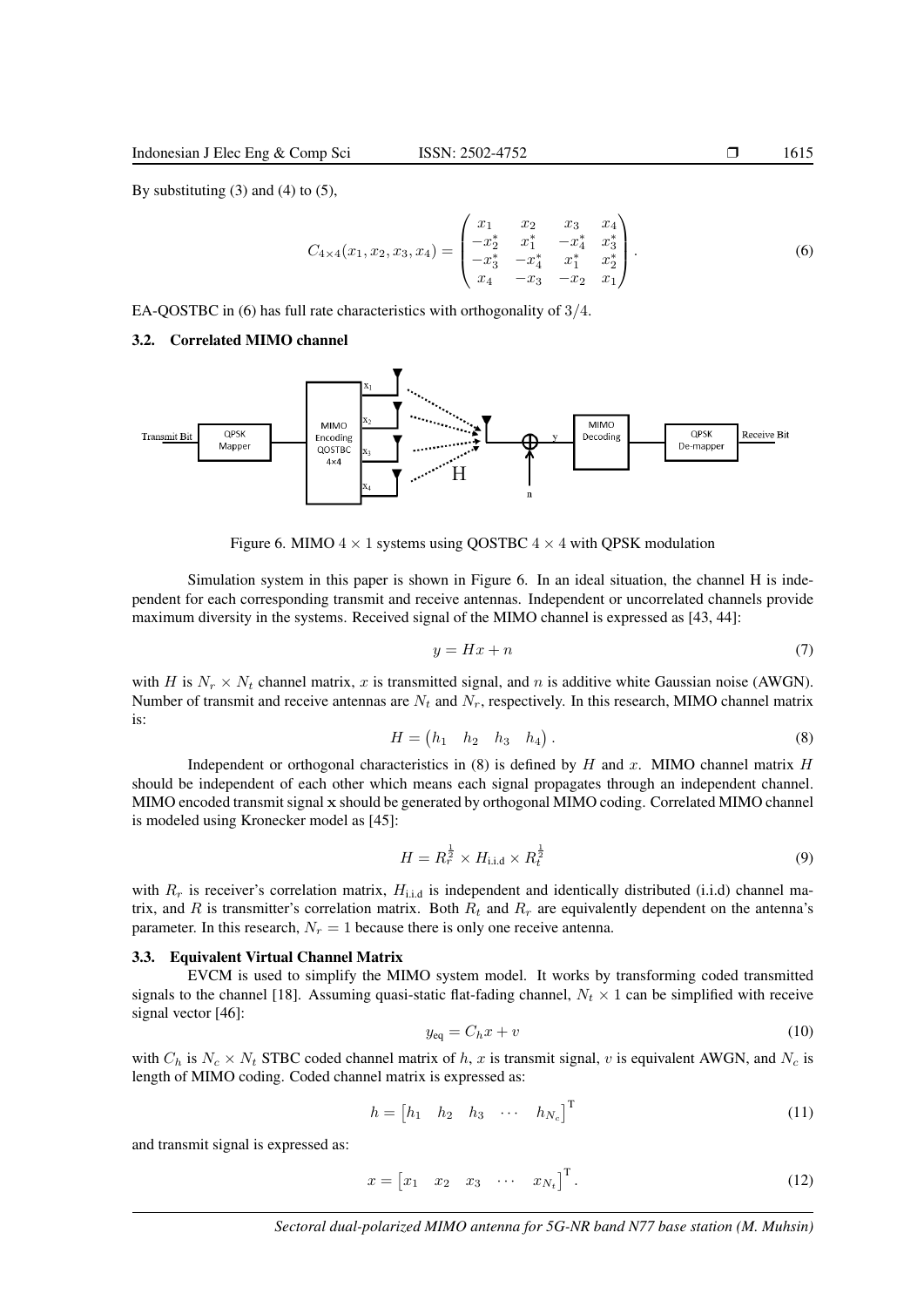#### 4. RESULTS AND DISCUSSION

#### 4.1. Coupling

In an array antenna, input from an antenna will affect output of another antenna. This parameter is described by coupling. If the antenna is indexed by i and j, output of antenna i from input of antenna j is  $s_{i,j}$ where  $i \neq j$ . For antenna in Figure 5 the coupling matrix is:

$$
S = \begin{pmatrix} s_{1,1} & s_{1,2} & s_{1,3} & \cdots & s_{1,12} \\ s_{2,1} & s_{2,2} & s_{2,3} & \cdots & s_{2,12} \\ s_{3,1} & s_{3,2} & s_{3,3} & \cdots & s_{3,12} \\ \vdots & \vdots & \vdots & \ddots & \vdots \\ s_{12,1} & s_{12,2} & s_{12,3} & \cdots & s_{12,12} \end{pmatrix}
$$
 (13)

where  $s_{i,j}$  with  $i = j$  is return loss of antenna  $i = j$ . Ideal value of S is for all  $s_{i,j}$ . In this case, there are 66 pairs of  $s_{ij}$  because there are 66  $S_{ij}$  where  $i \neq j$ .



Figure 7. Coupling between antenna 2 and 4

Maximum coupling from frequency  $3.3 - 4.2$  GHz is  $-16.90$  dB between antenna 2 and 4 at 3.376 GHz. Maximum coupling at 3.7 GHz is  $-17$  dB between antenna 2 and 4.  $s_{1,4}$  is shown in Figure 7. Coupling between antenna 2 and 4 is relatively higher due to opposite feeding. Same values are pairs (6, 8) and (10, 12). These values are then evaluated by ECC in section 4.3.

#### 4.2. Bandwidth

Return loss can be used to define bandwidth with the definition that the antenna works with maximum return loss of −10-dB. Based on (13), non diagonal elements of S represent coupling and diagonal elements of S represent return loss. Because of coupling, it also has an impact on antenna's return loss. Final 12 antennas in 3 sectors in section 2.3. have different bandwidth compared to single antennas in section 2.1. Return loss of 3 sectors antenna in section 2.3. has been shown in Figure 8. Limiting return loss from antenna 1 and 12 determined overall bandwidth. Antenna 1 has the highest lower threshold at 3.02 GHz and antenna 2 has the lowest upper threshold at 4.89 GHz. The antenna has 1.87 GHz bandwidth based on the return loss threshold −10 dB. Bandwidth of the antenna is decreased due to the antenna's coupling. It is usually happen on MIMO array antenna. The designed antenna should have a minimum bandwidth of 900 MHz with working frequency between 3.3−4.2 GHz. Antenna reaches a bandwidth of 1.87 GHz with working frequency between 3.02 − 4.89 GHz. Based on these values, the antenna can work on the required frequency and meet the requirement.

#### 4.3. Correlation

Ideal MIMO antenna has no correlation between its elements. But, in reality, there are correlations. This correlation is usually measured using envelope correlation coefficient (ECC). ECC is defined by analyzing antennas' radiation pattern and polarization in spherical coordinates. ECC between antenna 1 and 2 is defined as [47]:

$$
\rho_{e(1,2)} = \frac{\int \int \overline{F}_1 \cdot \overline{F}_2^* d\Omega^2}{\int \int \overline{F}_1^2 d\Omega \int \int \overline{F}_2^2 d\Omega}
$$
\n(14)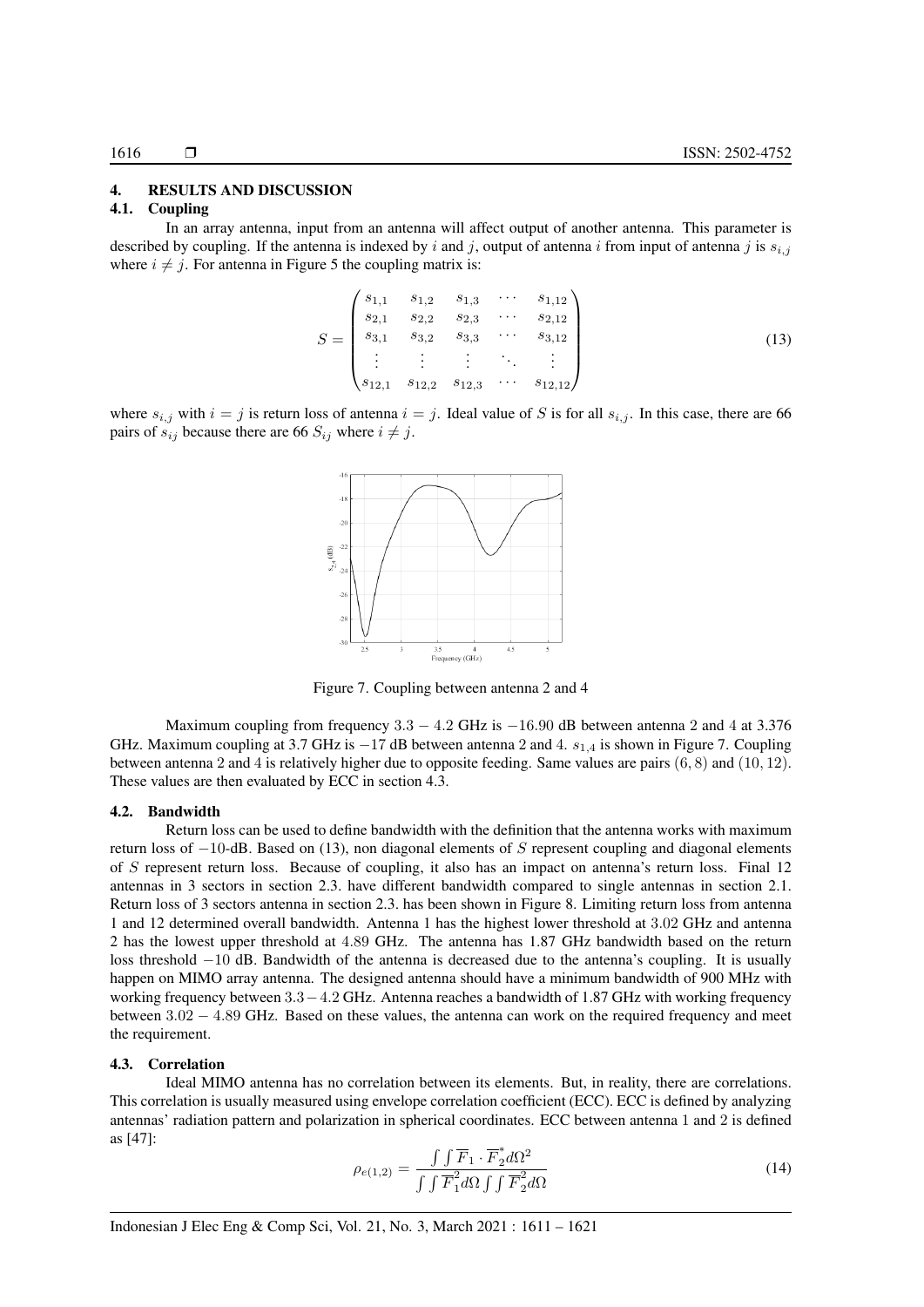

Figure 8. Port reflection coefficient of antenna 1 and 12

where  $F_1$  and  $F_2$  is complex radiation pattern of antenna 1 and antenna 2, respectively.  $\Omega$  is azimuth and elevation orientation of the antenna.

ECC in (14) is very complex and hard to analyze. For high efficiency antennas, ECC between antenna 1 and 2 can be approached from isolation or coupling parameter as [48]:

$$
\rho_{1,2} = \frac{\left| s_{1,1}^* s_{1,2} + s_{2,1}^* s_{2,2} \right|^2}{\left( 1 - \left( \left| s_{1,1} \right|^2 + \left| s_{2,1} \right|^2 \right) \right) \left( 1 - \left( \left| s_{jj} \right|^2 + \left| s_{1,2} \right|^2 \right) \right)}.
$$
\n(15)

Non-correlated antenna pairs have ECC of 0 and fully correlated antenna pairs have ECC of 1. Value of ECC has a relation with diversity gain. Diversity gain is:

$$
G_{\text{div}(1,2)} = 10\sqrt{1 - |\rho_{\text{env}(1,2)}|} \tag{16}
$$

Based on (16), smaller ECC means better diversity. There is a requirement of ECC  $\rho \leq 0.5$  for a minimum effective diversity system. ECC comparison of single polarized and dual polarized antenna is shown in Figure 9. It has been seen that dual polarized antenna has been proven providing lower correlation compared to single polarized antenna. These characteristics are due to polarization diversity in dual polarized antennas which neighboring antennas have different orthogonal polarization.



Figure 9. ECC of the: (a) Single polarized antenna, (b) Dual polarized antenna.

In the final designed antenna, there are 66 pairs of ECC. Antenna 1 has symmetry with odd numbered antennas and antenna 2 has symmetry with even numbered antennas. Considering symmetry of the designed antenna, ECC of antenna 1 with antenna  $2, 3, ..., 12$  and antenna 2 with antenna  $3, 4, ..., 12$  are enough to represent all 66 pairs. ECC pairs from antenna 1 and 2 are shown in Figure 10. Correlations in operation frequency  $3.3 - 4.2$  GHz are below  $10^{-2}$ . This correlation value is very low below the requirement of ECC Based on the ECC requirement of  $\rho \leq 0.5$ . It means that the antenna can provide performance close to noncorrelated MIMO Antenna. These correlations are then evaluated in section 4.4. by using computer simulation of point-to-point communication systems.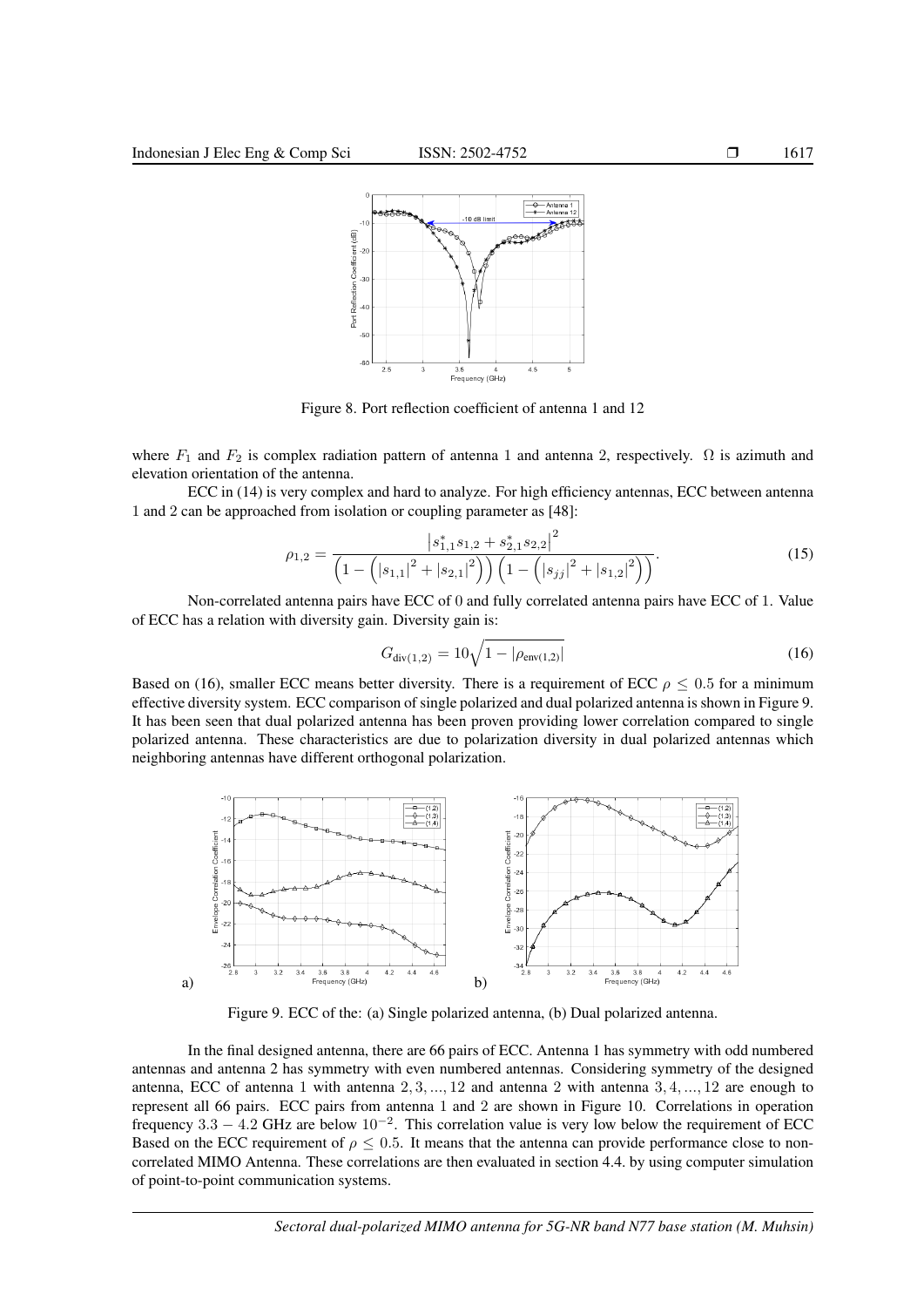

Figure 10. ECC of the final antenna: (a) Pairs of  $(1, j)$ , (b) Pairs of  $(2, j)$ 

## 4.4. Performance of 4 x 1 System

The antenna tested in  $4 \times 1$  MIMO system in Figure 6. Each sector with  $120^\circ$  angle is served by 4 antennas in a single sector. The simulation used quadrature phase shift keying (QPSK) and  $4 \times 4$  QOSTBC as in section 3.1. Correlation as in section 4.3. is used based on correlated MIMO channels in section 3.2. and EVCM in section 3.3.



Figure 11. BER performances of the proposed antenna compared to ideal dully independent antenna and theoretical BER using MRC

Performance of the antenna is close to diversity order of 3. Theoritically, 4 transmit MIMO antenna with 1 receive antenna has performance on diversity order of 4. Reference BER for diversity order  $M$  is [49, 50]:

$$
\bar{P}_b = \left(\frac{1-\Gamma}{2}\right)^M \sum_{m=0}^{M-1} \binom{M-1+m}{m} \left(\frac{1+\Gamma}{2}\right)^m \tag{17}
$$

with

$$
\Gamma = \sqrt{\frac{\overline{\text{SNR}}}{2M + \overline{\text{SNR}}}}.\tag{18}
$$

where  $\overline{\text{SNR}}$  is average signal to noise ratio.

BER performance of the antenna in Figure 11 didn't reach a diversity order of 4 due to non-orthogonal STBC used.  $4 \times 4$  QOSTBC has an orthogonality rate of 3/4.

It is shown in Figure 11 that the BER of the antenna is very close to a fully independent antenna as reference. It confirmed that correlation in section 4.3. has very close performance to ideal antennas due to very low correlation. It also confirmed that the designed antenna has very good performance which is proven by its BER performance, although non-optimum diversity order reached due to non-fully-orthogonal STBC.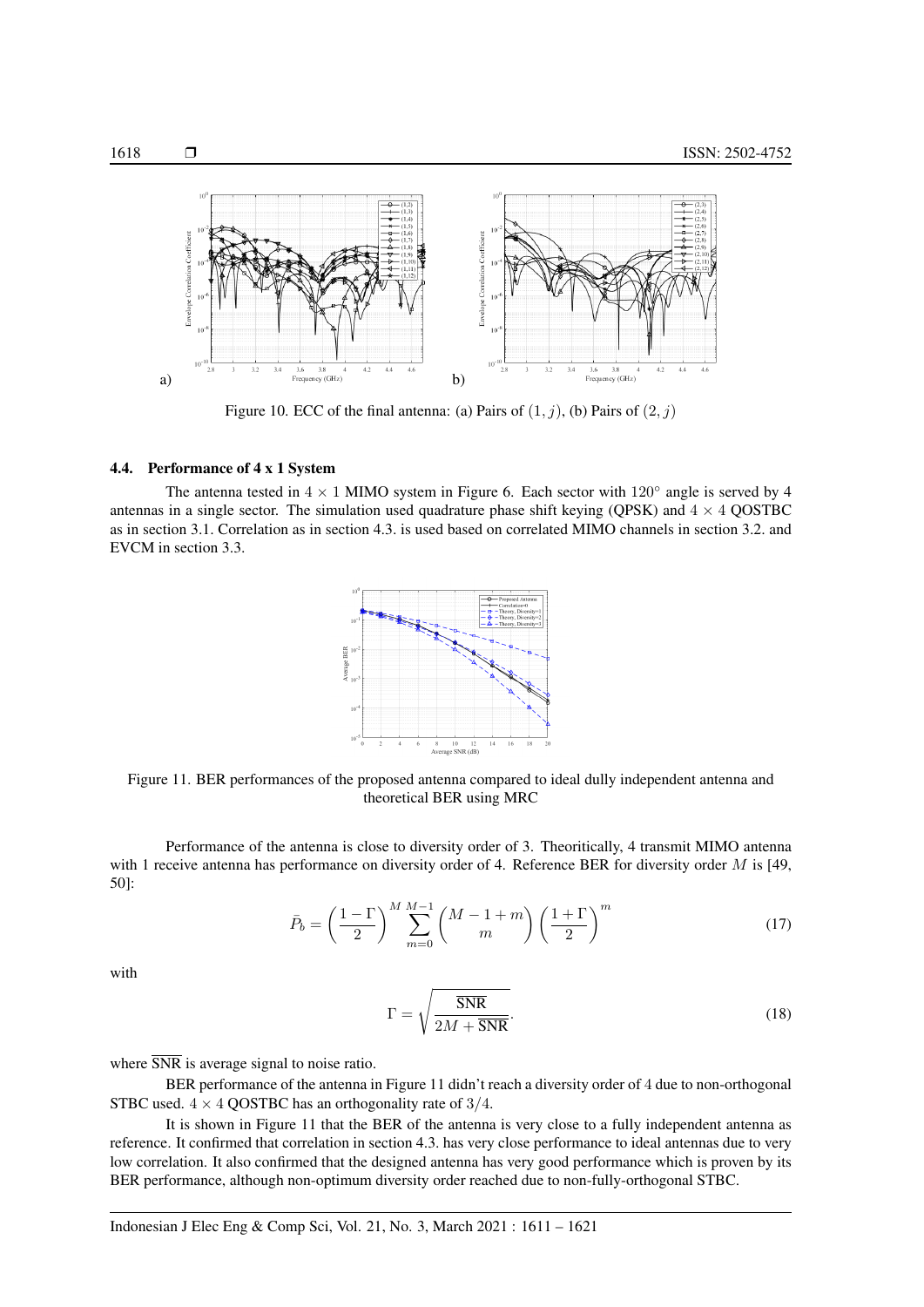#### 5. CONCLUSION

Three-sectors dual-polarized antenna for 5G-NR N77 has been proposed. The designed antenna has been evaluated by its coupling, bandwidth, correlation, and BER performance on  $4 \times 1$  MIMO systems. The antenna has a bandwidth of 1.87 GHz with working frequency between 3.02 GHz and 4.89 GHz. Dual-cross polarization is used to minimize coupling in a single sector with maximum coupling of −16.90 dB at 3.376 GHz between antenna 2. Very low coupling leads to very low correlation between antennas. BER performance of the antenna is very close to fully independent antenna using  $4 \times 4$  QOSTBC. Achieved diversity order using QOSTBC is close to 3 due to non-orthogonal MIMO coding.

## **REFERENCES**

- [1] S. Li, L. Da Xu, and S. Zhao, "5g internet of things: a survey," Journal of Industrial Information Integration, vol. 10, pp. 1–9, 2018.
- [2] D. Do and D. Nguyen, "The maximal sinr selection mode for 5g millimeter-wave mimo: Model systems and analysis," Indones. J. Electr. Eng. Comput. Sci, vol. 7, no. 1, pp. 150–157, 2017.
- [3] C. X. Mavromoustakis, G. Mastorakis, and J. M. Batalla, "Internet of Things (IoT) in 5G mobile technologies," Internet of Things (IoT) in 5G mobile technologies. Springer, vol. 8, 2016.
- [4] M. R. Palattella, M. Dohler, A. Grieco, G. Rizzo, J. Torsner, T. Engel, and L. Ladid, "Internet of things in the 5g era: Enablers, architecture, and business models," IEEE Journal on Selected Areas in Communications, vol. 34, no. 3, pp. 510–527, 2016.
- [5] F. Al-Turjman, E. Ever, and H. Zahmatkesh, "Small cells in the forthcoming 5g/iot: traffic modelling and deployment overview," IEEE Communications Surveys Tutorials,, vol. 21, no. 1, pp. 28–65, 2018.
- [6] A. Ijaz, L. Zhang, M. Grau, A. Mohamed, S. Vural, A. U. Quddus, M. A. Imran, C. H. Foh, and R. Tafazolli, "Enabling massive iot in 5g and beyond systems: Phy radio frame design considerations," IEEE Access, vol. 4, pp. 3322–3339, 2016.
- [7] P. Varzakas, "Average channel capacity for rayleigh fading spread spectrum mimo systems," International Journal of Communication Systems, vol. 19, no. 10, pp. 1081–1087, 2006.
- [8] Y. Rahayu, I. P. Sari, D. I. Ramadhan, and R. Ngah, "High gain 5g mimo antenna for mobile base station."International Journal of Electrical Computer Engineering (2088-8708), vol. 9, no. 1, p. 468, 2019.
- [9] E. G. Larsson, O. Edfors, F. Tufvesson, and T. L. Marzetta, "Massive mimo for next generation wireless systems," IEEE Communications Magazine, vol. 52, no. 2, pp. 186–195, 2014.
- [10] L. Lu, G. Y. Li, A. L. Swindlehurst, A. Ashikhmin, and R. Zhang, "An overview of massive mimo: Benefits and challenges," IEEE journal of selected topics in signal processing, vol. 8, no. 5, pp. 742–758, 2014.
- [11] T. L. Marzetta, Fundamentals of massive MIMO, Cambridge University Press, 2016.
- [12] E. Biornson, E. G. Larsson, and T. L. Marzetta, "Massive mimo: ten myths and one critical question," IEEE Communications Magazine,, vol. 54, no. 2, pp. 114–123, 2016.
- [13] T. L. Marzetta, "Massive mimo: an introduction," Bell Labs Technical Journal, vol. 20, pp. 11–22, 2015.
- [14] M. Agiwal, N. Saxena, and A. Roy, "Towards connected living: 5g enabled internet of things (IOT)," IETE Technical Review,, vol. 36, no. 2, pp. 190–202, 2019.
- [15] L. Chettri and R. Bera, "A comprehensive survey on internet of things (IOT) towards 5g wireless systems," IEEE Internet of Things Journal, vol. 7, no. 1, pp. 16-32, 2019.
- [16] Muhsin, R. P. Astuti, and B. S. Nugroho, "Dual polarized antenna decoupling for 60 ghz planar massive mimo," in International Conference on Signals and Systems (ICSig Sys). IEEE, pp. 158–162, 2017.
- [17] Muhsin and K. Anwar, "Abba dual-cross-polarized antenna decoupling for 5g 16-element planar mimo at 28 ghz," in 2018 2nd International Conference on Telematics and Future Generation Networks (TAFGEN). IEEE, pp. 1–6 , 2018.
- [18] M. Muhsin and R. P. Astuti, "Dual-cross-polarized antenna decoupling for 43 ghz planar massive mimo in full duplex single channel communications," International Journal of Advanced Computer Science and Applications, vol. 10, no. 4, pp. 364–370, 2019.
- [19] M. Muhsin, W. M. Hadiansyah, A. P. Pramita, and R. D. N. Cahyanti, "Planar dipole mimo array antenna for mobile robot communications at 5.6 ghz," in J2019 4th International Conference on Information Technology, Information Systems and Electrical Engineering (ICITISEE). IEEE,pp. 244–248, 2019.
- [20] A. Alfakhri, M. A. Ashraf, A. Alasaad, and S. Alshebeili, "Design and analysis of compact size dual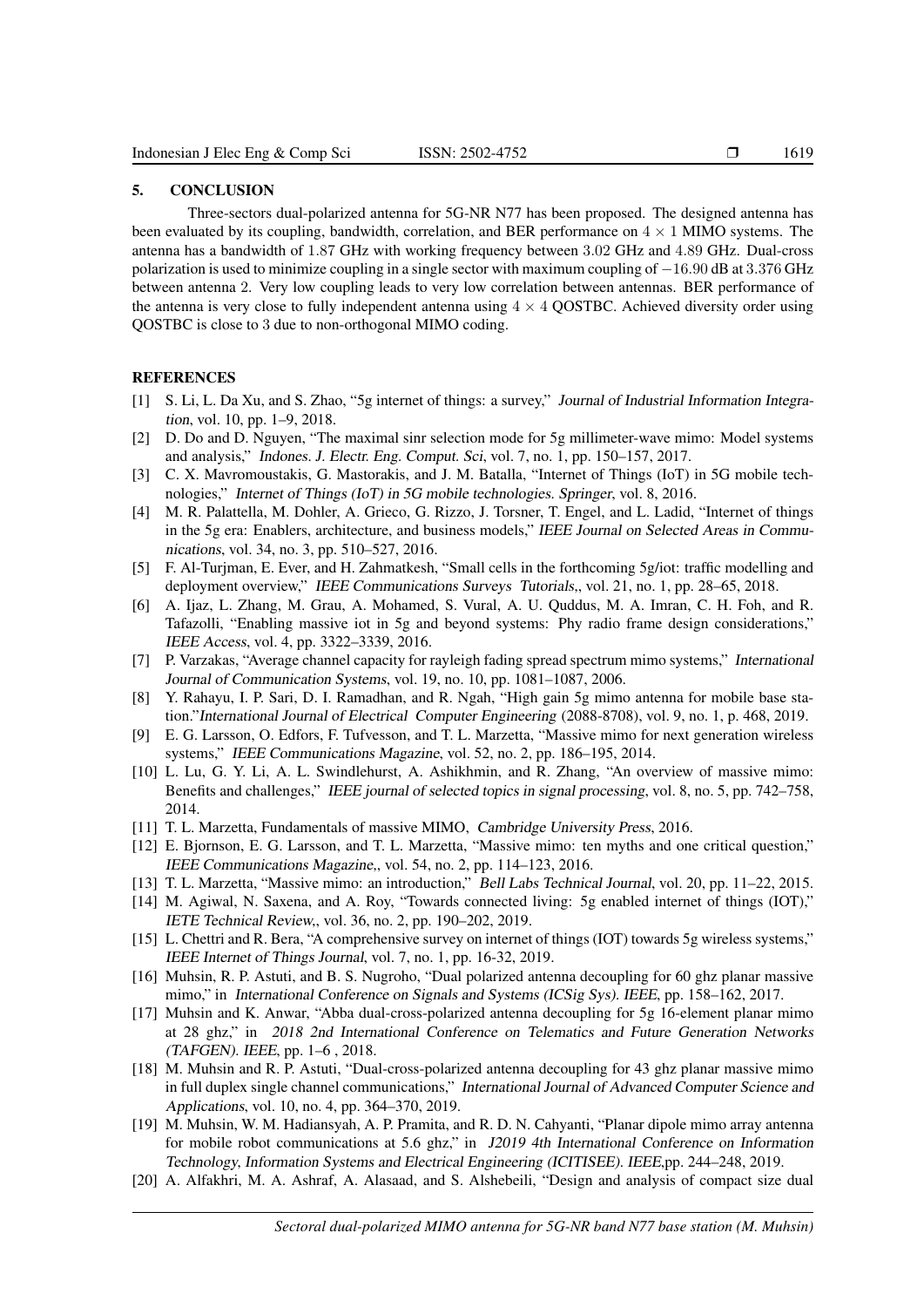polarised ultra wideband mimo antennas with simple decoupling structure," in Journal of Industrial Information Integration, pp. 1–4, 2016.

- [21] S. Saxena, B. K. Kanaujia, S. Dwari, S. Kumar, and R. Tiwari, "A compact dual-polarized mimo antenna with distinct diversity performance for uwb applications," In 2016 21st International Conference on Microwave, Radar and Wireless Communications (MIKON). IEEE, vol. 16, pp. 3096–3099, 2017.
- [22] N. O. Parchin, Y. I. A. Al-Yasir, A. H. Ali, I. Elfergani, J. M. Noras, J. Rodriguez, and R. A. Abd-Alhameed, " IEEE Antennas and Wireless Propagation Letters,, vol. 7, pp. 15 612–15 622, 2019.
- [23] A. Moradikordalivand, T. A. Rahman, C. Y. Leow, and S. Ebrahimi, "Dual-polarized mimo antenna system for wifi and lte wireless access point applications," IEEE Access, vol. 30, no. 1, p. e2898, 2017.
- [24] D. Wu, S. W. Cheung, Q. L. Li, and T. I. Yuk, "Decoupling using diamond-shaped patterned ground resonator for small mimo antennas," IET Microwaves, Antennas Propagation, vol. 11, no. 2, pp. 177– 183, 2017.
- [25] T. Shabbir, R. Saleem, A. Akram, and M. F. Shafique, "Uwb-mimo quadruple with fss-inspired decoupling structures and defected grounds," Applied Computational Electromagnetics Society Journal, vol. 30, no. 2, pp. 184–190, 2015.
- [26] S. Zhang, X. Chen, and G. F. Pedersen, "Mutual coupling suppression with decoupling ground for massive mimo antenna arrays," IEEE Transactions on Vehicular Technology , vol. 68, no. 8, pp. 7273–7282, 2019.
- [27] Z. Tang, J. Zhan, X. Wu, Z. Xi, and S. Wu, "Simple ultra-wider-bandwidth mimo antenna integrated by double decoupling branches and square-ring ground structure," Microwave and Optical Technology Letters, vol. 62, no. 3, pp. 1259–1266, 2020.
- [28] S. S. Jehangir and M. S. Sharawi, "A wideband sectoral quasi-yagi mimo antenna system with multibeam elements," IEEE Transactions on Antennas and Propagation, vol. 67, no. 3, pp. 1898–1903, 2018.
- [29] D. Muirhead, M. A. Imran, and K. Arshad, "Insights and approaches for low-complexity 5g small-cell base-station design for indoor dense networks," EEE access, vol. 3, pp. 1562–1572, 2015.
- [30] M. H. Alsharif and R. Nordin, "Evolution towards fifth generation (5g) wireless networks: Current trends and challenges in the deployment of millimetre wave, massive mimo, and small cells," Telecommunication Systems, vol. 64, no. 4, pp. 617–637, 2017.
- [31] W. Zhang, Y. Wei, S. Wu, W. Meng, and W. Xiang, "Joint beam and resource allocation in 5g mmwave small cell systems," In IEEE Transactions on Vehicular Technology, vol. 68, no. 10, pp. 10 272–10 277, 2019.
- [32] R. K. Jaiswal, K. Kumari, and K. V. Srivastava, "Cavity backed co-radiator dual polarized mimo antenna," in 2019 IEEE Asia-Pacific Microwave Conference (APMC), pp. 792–794, 2019.
- [33] N. Ojaroudiparchin, M. Shen, G. Fr et al., "Multi-layer 5g mobile phone antenna for multi-user mimo communications," in 015 23rd Telecommunications Forum Telfor (TELFOR). IEEE, pp. 559– 562, 2015.
- [34] M. I. Khattak, A. Sohail, U. Khan, Z. Barki, and G. Witjaksono, "Elliptical slot circular patch antenna array with dual band behaviour for future 5g mobile communication networks," Progress In Electromagnetics Research, vol. 89, pp. 133–147, 2019.
- [35] C. Balanis, "Handbook of microstrip antennas,", 1982.
- [36] C. A. Balanis, Antenna theory: analysis and design. John wiley sons, 2016.
- [37] Modern antenna handbook. John Wiley Sons, 2008.
- [38] D. M. Pozar, Microwave engineering. John wiley sons, 2009.
- [39] H. Jafarkhani, "A quasi-orthogonal space-time block code," IEEE Transactions on Communications, vol. 49, no. 1, pp. 1–4, 2001.
- [40] W. Su and X.-G. Xia, "Signal constellations for quasi-orthogonal space-time block codes with full diversity," EEE Transactions on Information Theory, , vol. 50, no. 10, pp. 2331–2347, 2004.
- [41] Su, Weifeng, and X-G. Xia"Quasi-orthogonal space-time block codes with full diversity," Global Telecommunications Conference, 2002. GLOBECOM'02. IEEE, vol. 2. IEEE, pp. 1098–1102, 2002.
- [42] A. Lotfi-Rezaabad, S. Talebi, and A. Chizari, "Two quasi orthogonal space-time block codes with better performance and low complexity decoder," in 2016 10th International Symposium on Communication Systems, pp. 1–5 , 2016.
- [43] G. Tsoulos, MIMO system technology for wireless communications. 2006.
- [44] M. A. Jensen and J. W. Wallace, "A review of antennas and propagation for mimo wireless communications," IEEE Transactions on antennas and propagation, vol. 52, no. 11, pp. 2810–2824, 2004.
- [45] E. A. Jorswieck and H. Boche, "Channel capacity and capacity-range of beamforming in mimo wireless